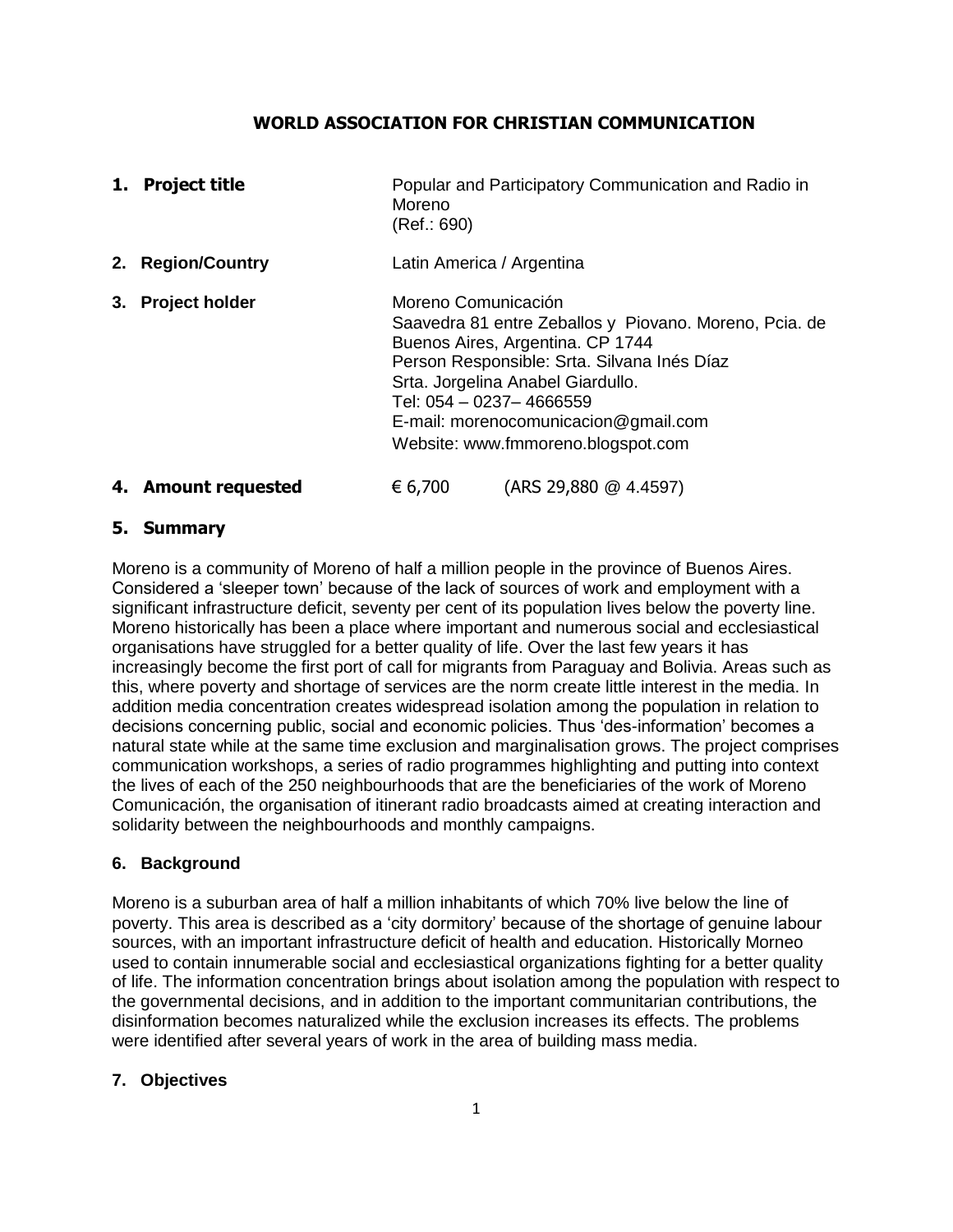Short-term:

- To salvage the value of information and communication
- To build networks between the neighbourhood organizations
- To develop the communication skills of organisations

Long-term:

Training for the formation of a regional network of radio productions that will be broadcast by the frequency managed by the Civil Association, thus exercising the basic and democratic right to information

# **8. Project description**

The popular communication workshops will serve to determine and to develop forms of joint work, information research, decision making, information building, journalistic tools, socialisation of information, commitment and responsibility in the construction of public opinion and citizen participation. The training will finish with a mobile radio station in one of the neighbourhoods where their work is being carried out (until they reach the maximum possible coverage in a year). The radio station will move to the places where the organizations and/or neighbours propose an activity to the community or where problems or announcements need to be spread.

### Objectives:

- Analyse the impact of mass communication on the community.
- Raise awareness about our communication and build responsable posistions roles.
- Identify the different strategies and techniques taht radio uses to communicate its messages.
- Understand that communication is built through 1) the message; 2) its interlocutors and their capacity to let other people speak, respect their differences and act responsibly; 3) in the socio-cultural context where communication situations are established.
- Promote the participation in local mass media as a form of participatory and responsable citizens' construction.

## Self-reliance

El proyecto *Comunicación popular y participativa en Moreno* podrá alcanzar la meta a través de la continuidad del trabajo y por el aporte económico de alguna entidad que facilite el equipamiento necesario hasta generar los recursos que nos permitan hacerlo por nuestros propios medios.

The project on popular and participatory communication in Moreno will be able to reach its goal through the continuity of the work and by the economic contribution of some organizations that facilitate the necessary equipment until generating the resources that will allow them to do it with their own means.

## Evaluation

The criteria that will be used to evaluate the project will be the qualitative evaluation, in order to collect concrete and constructive data that will be discussed in periodic assemblies formed by the members of the team, where a specific report for each area will be shown. Bimonthly there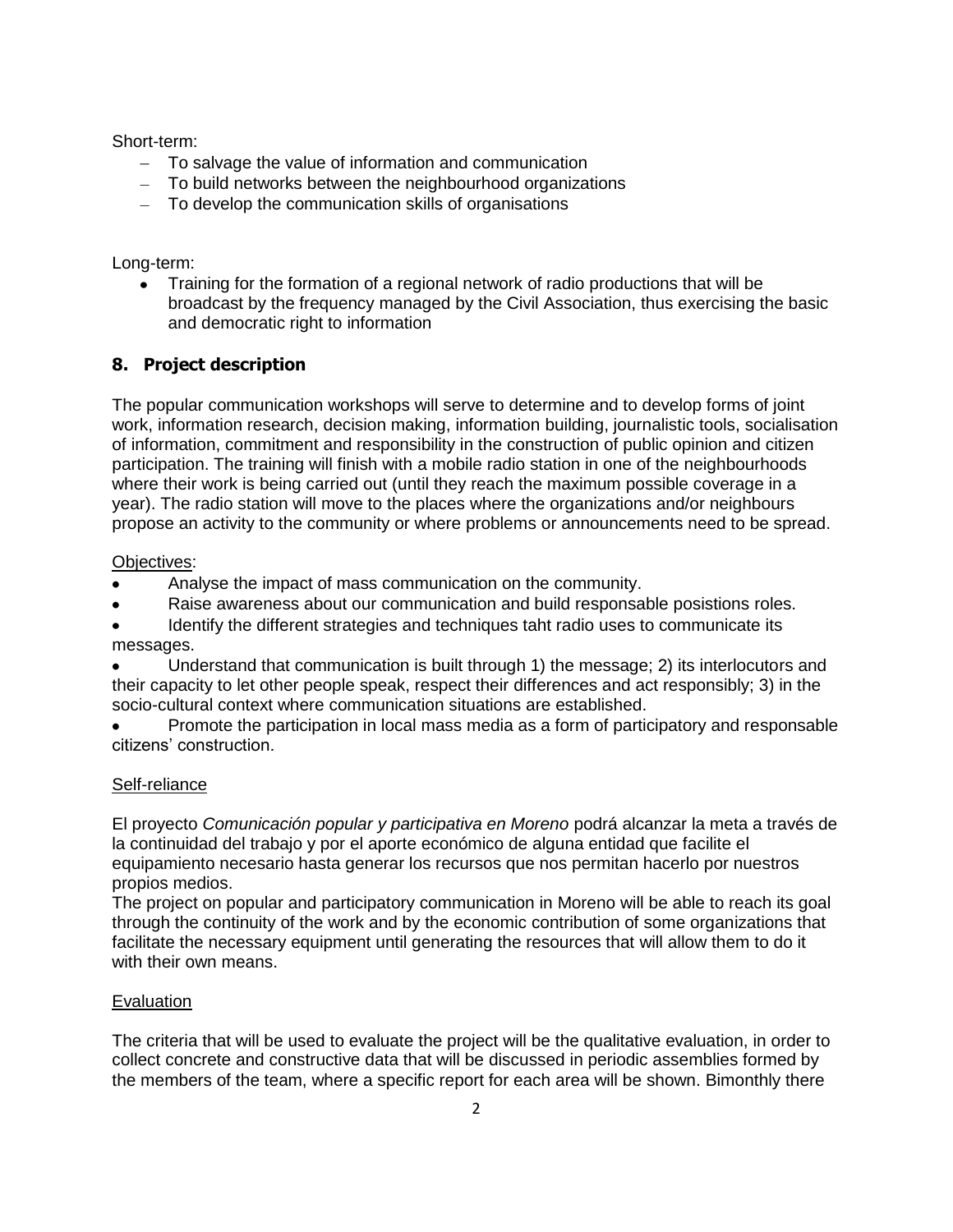will be a general assembly where all the traveling members of the workshops and radios will exhibit their proposals, views, needs and will evaluate the used methods and criteria. The final evaluation will be realised after the twelve months. A general report will be done that will demonstrate the successes, failures, lessons learned, etc. This evaluation will be carried out with the group dynamics of the commission-plenary, to facilitate the democratic participation of the members.

# **9. Budget**

| <b>Expenditure</b>                                                                    | <b>Name of local currency:</b> |                                                             |                               |
|---------------------------------------------------------------------------------------|--------------------------------|-------------------------------------------------------------|-------------------------------|
| <b>Description</b>                                                                    | <b>Total cost</b>              | Local<br><b>Contribution</b><br>and other<br><b>sources</b> | <b>Requested</b><br>from WACC |
| Micróphones (5)                                                                       | \$2,500                        | \$500                                                       | \$2,000                       |
| Notebooks (2)                                                                         | \$5,000                        |                                                             | \$5,000                       |
| <b>Printer</b>                                                                        | \$450                          |                                                             | \$450                         |
| Digital recorders (3)                                                                 | \$900                          |                                                             | \$900                         |
| CD players (2)                                                                        | \$600                          |                                                             | \$600                         |
| Honoraria of workshop leaders Trabajo de<br>talleristas arancelado                    | \$12,480                       |                                                             | \$12,480                      |
| Equipo de radio móvil (transmisora, antena,<br>Coaxil, mezcladora, pies de micrófono) | \$5,000                        |                                                             | \$5,000                       |
| <b>Una Consola para Broadkasting Deck</b>                                             | \$4,500                        |                                                             | \$4,500                       |
| <b>Cuatro Parlantes de Exteriores 500 Watt</b>                                        | \$1,080                        |                                                             | \$1,080                       |
| <b>Total expenditure</b>                                                              | \$32,510                       |                                                             | \$32,010                      |

| <b>Income</b>                   | Total    |
|---------------------------------|----------|
| <b>Requested from WACC</b>      | \$32,010 |
| <b>Local / Own Contribution</b> |          |
| Other Sources*                  |          |